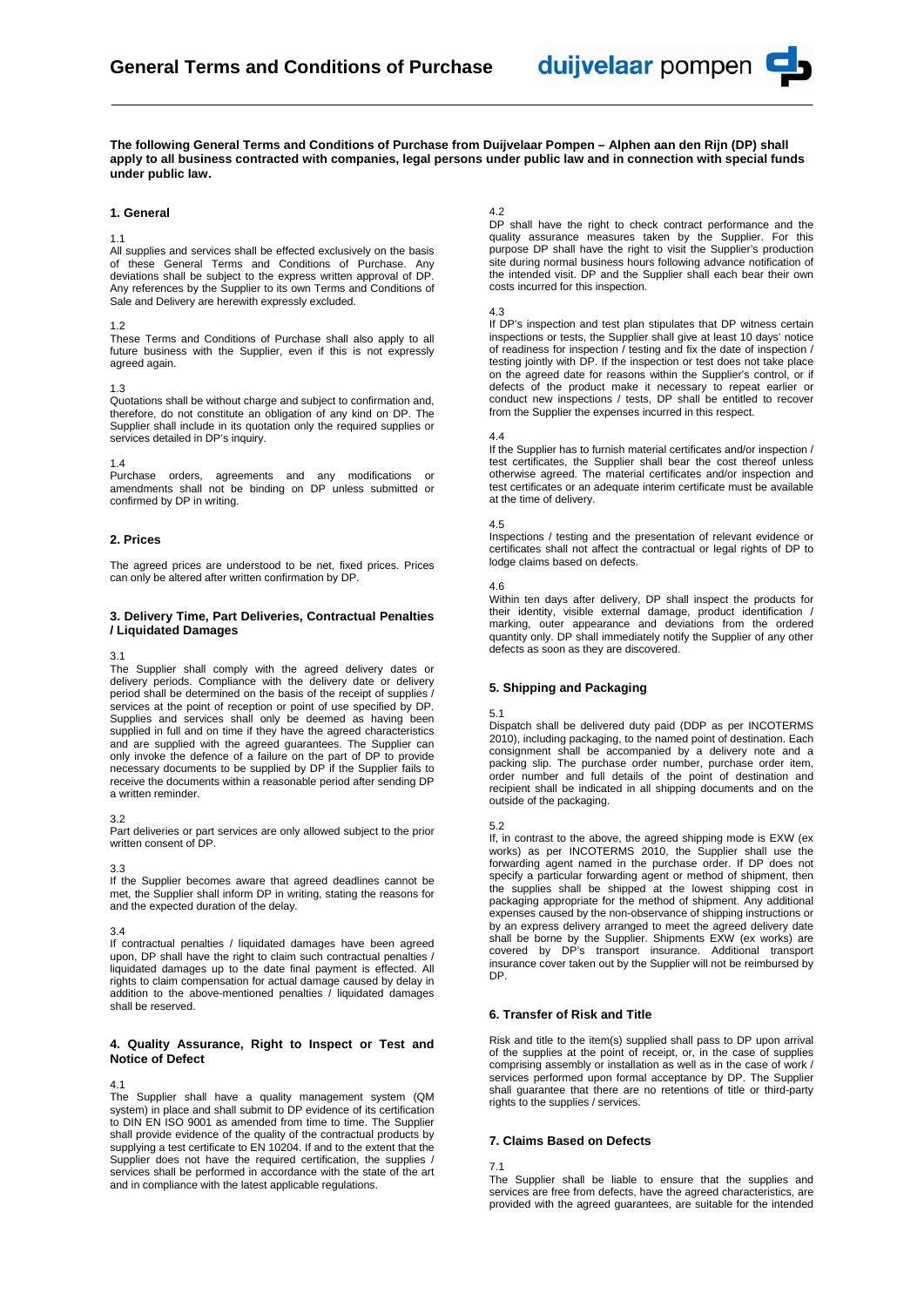

use, are in accordance with the state of the art, meet the generally accepted regulations issued by the authorities and trade associations with regard to technical safety and occupational health and safety, and meet the relevant legal requirements. If the subject-matter of the supply contract is a machine, device or system, the item(s) supplied shall meet the special safety regulations for machinery, devices and systems valid at the time of contract performance and shall bear the CE conformity marking.

#### 7.2

The statutory period of limitation is 24 months, unless the item to be delivered is a civil structure or has been integrated into a civil structure according to its typical usage and has caused the defect in that structure, in which case the time limits provided by law shall apply. The statutory period of limitation is counted from the transfer of risk. The statutory period of limitation is automatically extended by the period of time between the first notification of defect and the subsequent performance of contract. Parts repaired or supplied new as a result of a notice of defect shall have their own statutory limit of 24 months counted from the date of full compliance with DP's claim for subsequent contract performance. It ends no later than 6 months after expiry of the first statutory period of limitation.

#### 7.3

If DP lodges a claim based on a defect, DP shall have the right to demand, at its discretion, that the defect be rectified or the defective part be replaced, and to have the costs incurred for rectification or replacement reimbursed by the Supplier.

#### 7.4

If the Supplier fails to immediately start with the remedial work or to supply goods free from defects after having been asked by DP to subsequently fulfil its contractual obligations, DP shall have the right in urgent cases, including but not limited to danger to life and limb, health hazards or extensive consequential damage, at its option, to carry out the repair itself, to have it carried out or to procure a substitute part elsewhere at the risk and expense of the Supplier. If subsequent contract performance within a reasonable period of time is not feasible, unsuccessful or cannot reasonably be expected, DP shall have the right to demand withdrawal from the contract or a purchase price reduction as provided by law. In addition, DP reserves the right to claim damages as provided by law.

### 7.5

In dealing with the subsequent fulfilment of its contractual commitments, the Supplier shall make every effort to complete the task in accordance with DP's company interests. The Supplier's liability for defects shall also cover the cost of preliminary work incurred by DP as a result of processing the items supplied before discovering the defect, as well as the cost incurred for identifying any defect(s).

#### **8. Insurance and Liability, Including Product Liability**

#### 8.1

The Supplier shall take out and maintain, at its expense, adequate liability insurance cover for damage within its own or its agents' sphere of responsibility. Evidence of the amount insured for each damage event shall be provided at DP's request. The Supplier's contractual or legal liability – on whatever legal grounds – shall in no way be affected by the scope and amount of insurance cover.

#### 8.2

The Supplier shall indemnify and hold harmless DP from and against any and all third-party claims based on extra-contractual product liability if and to the extent that the damage has been caused by a defect of the contractual products delivered by the Supplier or its sub-supplier(s). If and to the extent that the cause of damage falls within the sphere of responsibility of the Supplier or one of its sub-suppliers, the burden of proof shall be on the Supplier. All expenses and costs, including the cost of a precautionary recall action, shall be for account of the Supplier.

# **9. Withdrawal from the Contract**

DP reserves the right to withdraw from this contract in whole or in part if the Supplier ceases its payments or becomes insolvent and is in default with regard to its contractual performance hereunder. DP shall also have the right to withdraw from the contract without the conditions for a delay in performance prevailing, if it is of vital importance for DP to be able to rely on performance by the Supplier prior to the performance due date for reasons of long-term further commitments in connection with the ordered goods, and if it would, therefore, be unreasonable for DP to have to wait until the delay in contract performance becomes fact.

# **10. Patterns, Tools, Documents and Confidentiality**

#### 10.1

The Supplier shall supply any drawings, plans, calculations or any other documents to be provided to DP hereunder in the agreed number of copies in due time so that the contractual periods of time provided for fulfilment of the contract can be met.

#### 10.2

DP's release of any of the said documents shall in no way affect the Supplier's scope of responsibilities.

#### 10.3

Patterns, samples, tools and other manufacturing means and materials, as well as drawings, plans, calculations and any other documents directly or indirectly placed at the Supplier's disposal by DP or created by the Supplier on behalf and for account of DP, are and shall remain the exclusive property of DP. The Supplier shall only use these manufacturing means and documents for the purpose of fulfilling this contract and shall not disclose them to any third party without the consent of DP.

#### 10.4

The Supplier shall return to DP or, at DP's request, destroy all patterns, samples, tools and any other manufacturing means or materials placed at the Supplier's disposal or fabricated by him according to DP's special instructions, as well as all drawings, plans, calculations and any other documentation, including all copies and samples made. The Supplier shall have no right of retention.

### 10.5

The Supplier shall keep confidential and otherwise protect from disclosure confidential information and any other knowledge about production and/or business processes at DP acquired in the course of the contract's performance or gained in connection therewith, and to observe the copyright of DP.

# **11. Invoice and Payment**

#### 11.1

Invoices shall be submitted to DP by regular mail or e-mail. They shall include the DP purchase order, order item and job number as well as all the information required for VAT purposes.

#### 11.2

DP shall be entitled to reject invoices not complying with the above requirements.

### 11.3

Payment terms shall be counted from the date of receipt by DP of the invoice complying with the above requirements or, if payment is to be made on account, from the date entered as the receiving date.

#### 11.4

Payment shall be made subject to our inspection of the supplies or services supplied hereunder to establish whether they are free from defects, including but not limited to defects in respect of accuracy, quantity supplied and adequacy for the intended use as stipulated in the contract.

#### 11.5

The fact that payments are made shall neither be interpreted as acceptance by DP of any conditions and prices, nor shall it affect DP's right to lodge claims based on defects.

# 11.6

Any entitlement of DP to invoice correction shall be barred by the statute of limitations after five years from the date of invoice.

# **12. Infringement of Industrial Property Rights**

The Supplier shall ensure that DP does not infringe on the industrial property rights of third parties by using the supplies and services supplied hereunder. The Supplier shall indemnify and hold harmless DP from and against any and all claims involving the infringement or alleged infringement of industrial property rights. Licence fees, expenses or costs incurred by DP for avoiding or eliminating any infringement on an industrial property right shall be for account of the Supplier.